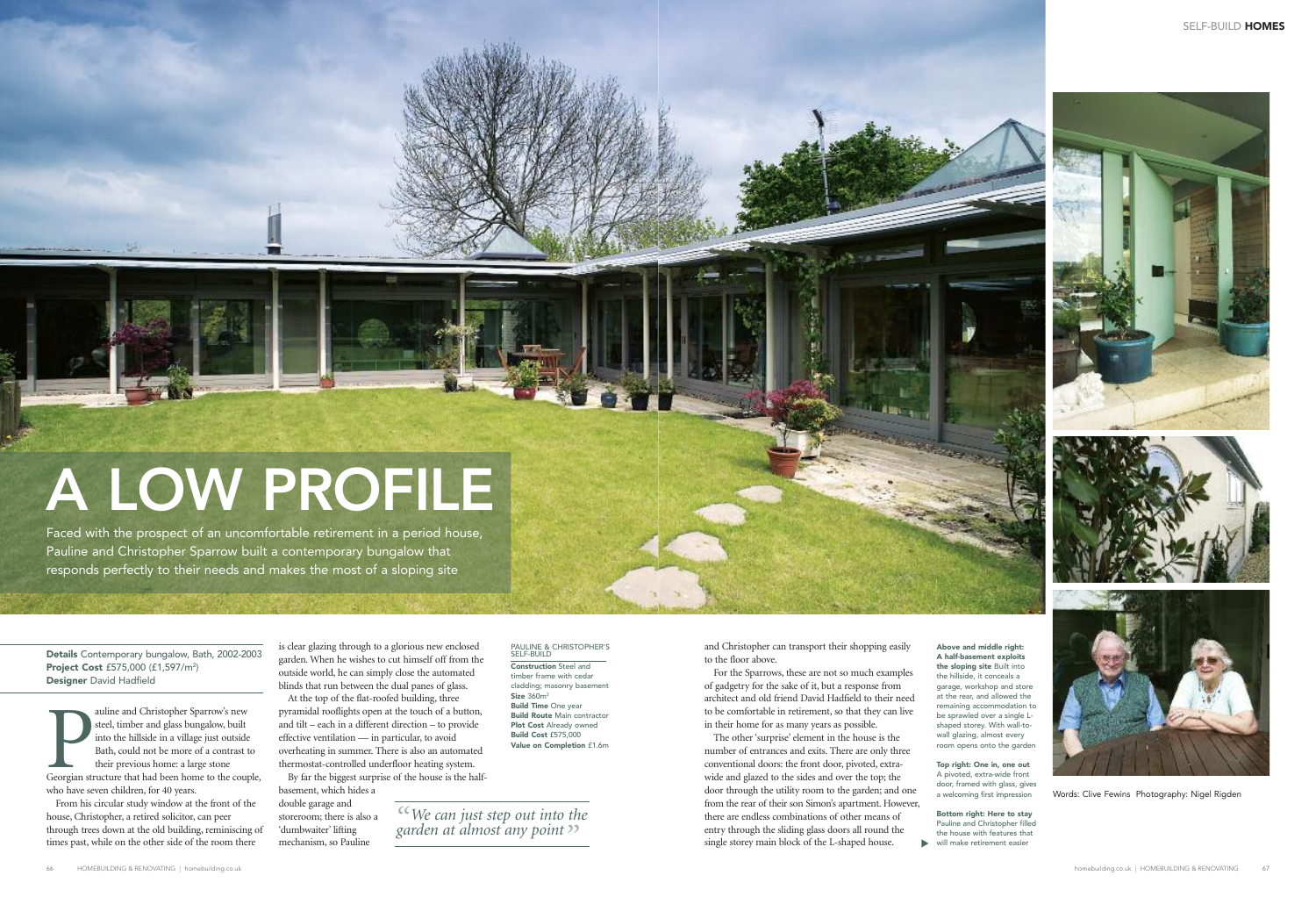# *"*  $\alpha$  We found it extremely hard to<br>visualise what it would look like

many ups and downs for so long that we should be happy in a house which is basically one level, in which you can just step out into the garden at any point."

It is no surprise, therefore, that the kitchen has no doors, and indeed no clearly defined entrances. It is divided from the dining area by a low wall, at which Pauline stands when she is cooking. On the other side, through the clear glazed doors, is the garden. Above sit two more pyramidal rooflights. The Sparrows call this area 'the conservatory'.

David had visited the Sparrows many times in their old eight bedroom house at the bottom of the hill, so he had clear ideas of what they would need as they settled into retirement, while constantly being visited by members of their family. He even planned the two spare bedrooms to the eastern side so that they are almost independent of the rest of the house. "David arranged it so that if we ever need to have live-in carers – Chris is in his mid eighties now – these



**1: Natural ventilation and temperature control** Three electronic pyramidal rooflights from Glazing Vision tilt to provide ventilation; outside, a canopied *brise solei* prevents overheating through the huge sliding doors

**2 & 4: Bath stone clads the living room** Its creamy colour matches the steel structural beams and creates a crisp backdrop for the woodburner. Stonell limestone flooring creates continuity throughout the house

**3: A practical kitchen** Filled with wall-to-wall storage and a working island, the centrally positioned space is divided from the dining area by a low wall

Because the two wings of the house are long and thin, nearly every room is dual aspect, and there is a view of either the glorious surroundings or the garden from almost all of them. It was a plan devised to keep the Sparrows feeling they are at the heart of things.

**234**

"David has got it absolutely correct," says Pauline, a retired music teacher. "I think it comes from knowing us for many years; he knows our lifestyle. We have 18 grandchildren and as the farthest any of them lives from here is North Wales, they are always coming and going! He also knew that after living in a house with

▼

USEFUL CONTACTS: Architect Hadfield Associates: 01249 714229 Structural engineer Paul Squibbs: 01884 34883 Groundworks GeMech: 0117 964 6040 Main contractor HC Case: 01793 822160 Carpenters Case & Robins: 01793 822160 Bathroom Cifial: 01933 402008; Ideal Standard: 01482 346461 Rooflights Glazing Vision: 01842 815581 Roof covering Bauder: 01473 257671 Underfloor heating Warmafloor: 01489 581787 **Bath stone cladding** The Bath Stone Group: 01225 723792 Limestone flooring Stonell: 01892 833500 Central vacuum VacuDuct: 0800 783 6264 Hearing aid system Loops: 01484 426700